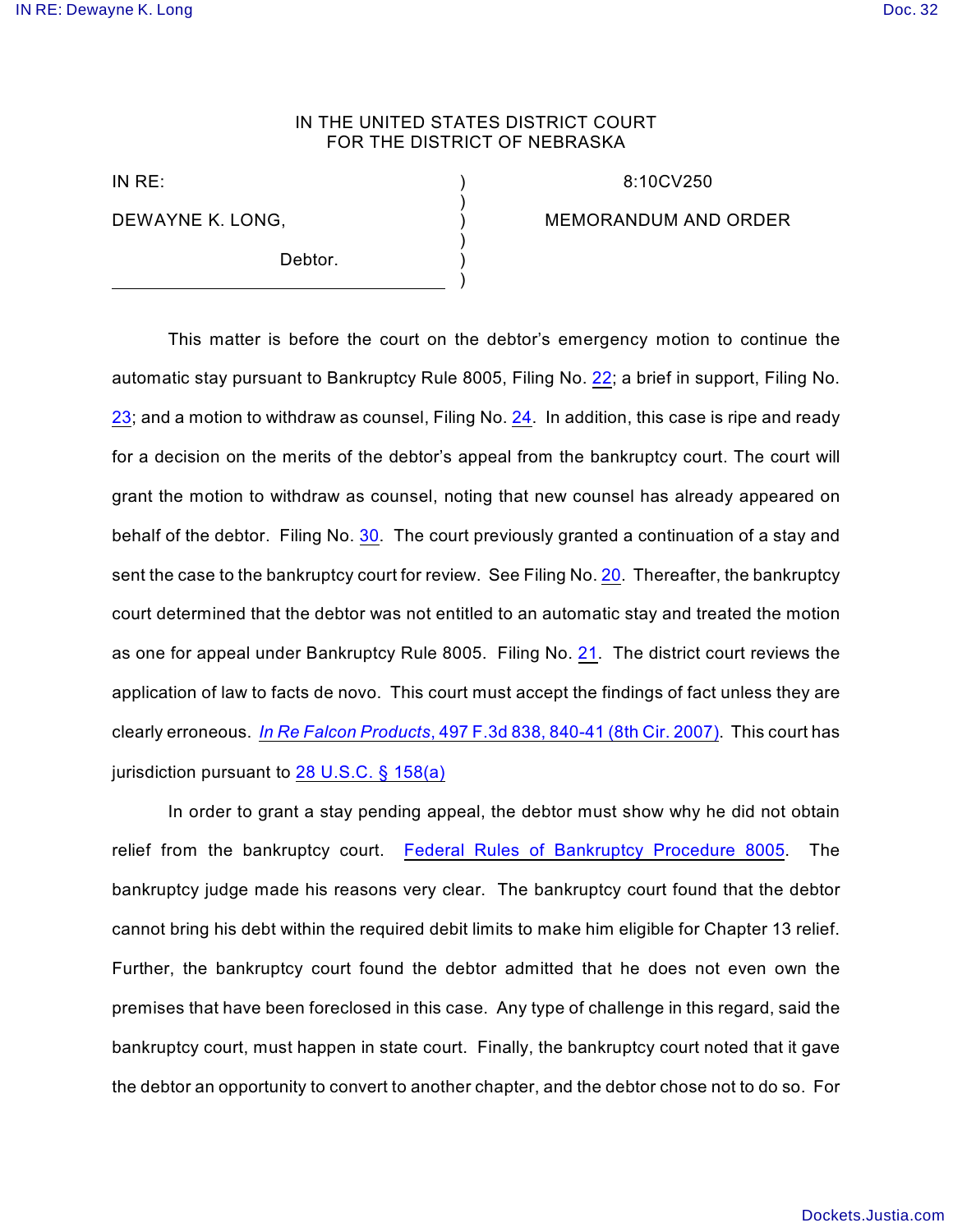these reasons, the bankruptcy court concluded that the motion for continuation of the automatic stay should be denied and the Chapter 13 dismissed.

The debtor has objected to these findings. The debtor contends he was entitled to conduct additional discovery to determine if his debt was secured or unsecured. He argues there were insufficient facts in the evidence to support such a finding. The bankruptcy court judge addressed this issue and told the debtor that he felt that the debtor was playing games, particularly because the debtor failed to argue he never signed the promissory notes, and regardless, the debtor still could not demonstrate that he was anything but substantially over the debt limits.<sup>1</sup> The bankruptcy judge then confirmed the balances on the undisputed debts which exceeded the debt limit.

The trustee asks this court to affirm the bankruptcy judge. The trustee contends that on the date this debtor filed the Chapter 13, he had to have owed less than \$336,900.00 in unsecured debt and less than \$1,010,650.00 in secured debt to qualify for Chapter 13. The Chapter 13 trustee in this case moved to dismiss, because the debtor exceeded both limits. The trustee contends that during the hearing the bankruptcy judge reviewed all the schedules as well as the proofs of claim, and this review clearly showed the debtor was not eligible for a Chapter 13 bankruptcy.

The court has carefully reviewed the record and agrees with the trustee's arguments. The court finds the bankruptcy court was not clearly erroneous and is correct as a matter of law. If a debtor's debts exceed the limits in place at the time of filing, he is not eligible to remain in a Chapter 13. *In Re Ficken*[, 2 F.3d 299 \(8th Cir. 1993\)](http://www.westlaw.com/find/default.wl?rs=CLWP3.0&vr=2.0&cite=2+F.3d+299). The claims filed by the debtor show that he had over \$1,000,000.00 in unsecured debt, which surpasses the amount allowed in a Chapter 13 at the time he filed. Further, the court agrees that with regard to the secured claims, the debtor did not dispute signing the notes. Further, the debtor has argued that these claims are secured by his residence. However, it is clear when looking at the

<sup>&</sup>lt;sup>1</sup>It appears that copies of the promissory notes were available, but the debtor wanted to discover the originals.